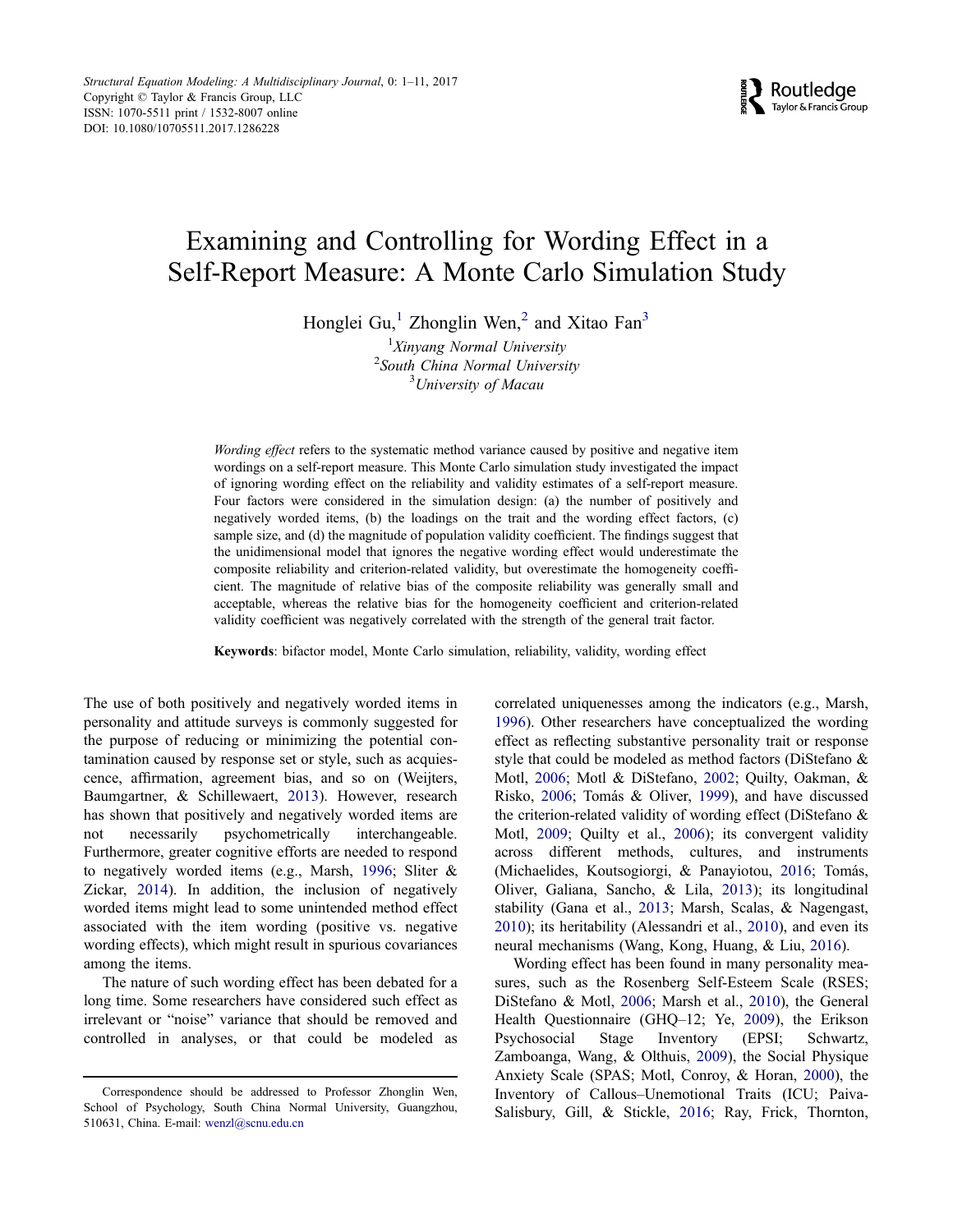Steinberg, & Cauffman, 2016), the Occupational Personality Questionnaire (OPQ; McLarnon, Goffin, Schneider, & Johnston, 2016), the Social Dominance Orientation scale (SDO; Xin & Chi, 2010), the Loneliness Questionnaire (LQ; Ebesutani et al., 2012), and so on. In research practice, however, researchers often ignore the potential wording effect introduced by positive or negative items on a selfreport measure. As a result, a researcher might either construct a unidimensional model (i.e., the target construct as the sole latent variable with the items or item parcels as its indicators), or calculate the total score (or average score) of the whole scale for further analyses (e.g., correlational analysis between the scale score and other variables). This practice of ignoring the potential wording effect of a selfreport measure could have unintended measurement and statistical consequences. As shown in Gu, Wen, and Fan (2015), ignoring the possible wording effect of a self-report measure might not only lead to biased estimates of measurement reliability, but also to biased estimates of the relationships between the measured trait and other variables (e.g., criterion-related validity), resulting in misleading conclusions. At this time, however, there have been no studies that systematically examined the potential consequences introduced by ignoring wording effect in a self-report measure.

Accordingly, this study intended to fill in this gap in the research literature by examining the following questions:

- 1. What impact could such wording effect have on measurement reliability estimation?
- 2. What impact could such wording effect have on measurement validity estimation?

We designed a Monte Carlo simulation experiment to study the measurement and statistical issues introduced by positive or negative wording in a self-report measure. Here, we would like to clarify that the focus of this study was on the potential method effect introduced by negatively worded items, and the methodological consequences of such a method effect if it was ignored in research practice. As discussed in Dalal and Carter (2015), there are two types of negatively worded items: polar opposite items (e.g., "I am always on time" vs. "I am always late") and negated regular items (e.g., "I am always on time" vs. "I am not always on time"). In the former situation (i.e., polar opposite items), both items are positively worded, but the first is positively keyed, and the second is negatively keyed. The two items are designed to measure the opposite ends of a pole. In the latter situation (i.e., negated regular items), the first item is positively worded, whereas the second item is truly negatively worded (i.e., involving negative words of phrasing), and the second item is intended to be the opposite of the first item. In research practice, the distinction between these two types of items (polar opposite items vs. negated regular items) is not always clear, and both types are

considered negatively worded items in a broad sense. In research practice, these two types of items can be used interchangeably (e.g., Lindwall et al., 2012). For our study, our intention was to focus on the second type of negatively worded items (i.e., negated regular items; see earlier discussion). Because our study is a simulation experiment, not a real survey, this issue is actually not critical.

This article is organized as follows. In the next section, we briefly introduced the statistical model of wording effects. We then present the design of the simulation, followed by the results of the study. Finally, for the benefit of applied researchers, we also provide a decision tree and a step-by-step procedure for examining and controlling this method effect.

## STATISTICAL MODEL OF WORDING EFFECTS

From the modeling perspective, measures with potential wording effect introduced by positive versus negative wording in a self-report measure could be modeled by using a variation of the bifactor model. More specifically, it could be hypothesized that both the general factor and group factors exist to account for the covariation of the items (Chen, West, & Sousa, 2006; Reise, 2012). For measures with possible wording effect, the targeted trait could be considered as the general factor, which explains the variation among all the items. The positive and negative wording effect could be accommodated by one or two group factors accounting for the method variance introduced by the positively and negatively worded items (Donnellan, Ackerman, & Brecheen, 2016; McKay, Boduszek, & Harvey, 2014; Vecchione, Alessandri, Caprara, & Tisak, 2014). Empirical research (e.g., DiStefano & Motl, 2009; Gu et al., 2015; Tomás et al., 2013) indicates that, in a bifactor model, it is sufficient to use one group factor (e.g., a factor representing the negative wording effect) instead of two (i.e., both positive and negative wording factors).

Without loss of generalization, we assume that a selfreport measure is composed of four negatively worded items  $(x_1-x_4)$  and four positively worded items  $(x_5-x_8)$ , which measures a general trait factor  $(G)$  and a specific method factor associated with the negative item wording (S); as such, the measurement model can be expressed as the following equations:

$$
x_1 = \lambda_{g1}G + \lambda_{s1}S + \delta_1, \quad x_2 = \lambda_{g2}G + \lambda_{s2}S + \delta_2, \n x_3 = \lambda_{g3}G + \lambda_{s3}S + \delta_3, \quad x_4 = \lambda_{g4}G + \lambda_{s4}S + \delta_4, \n x_5 = \lambda_{g5}G + \delta_5, \quad x_6 = \lambda_{g6}G + \delta_6, \n x_7 = \lambda_{g7}G + \delta_7, \quad x_8 = \lambda_{g8}G + \delta_8
$$
\n(1)

where  $\lambda_{g1}$  is the factor loading of  $x_1$  on the general factor G,  $\lambda_{s1}$  is the factor loading of  $x_1$  on the negative group factor S,  $\delta_1$  is the residual term of  $x_1$ , and so on. For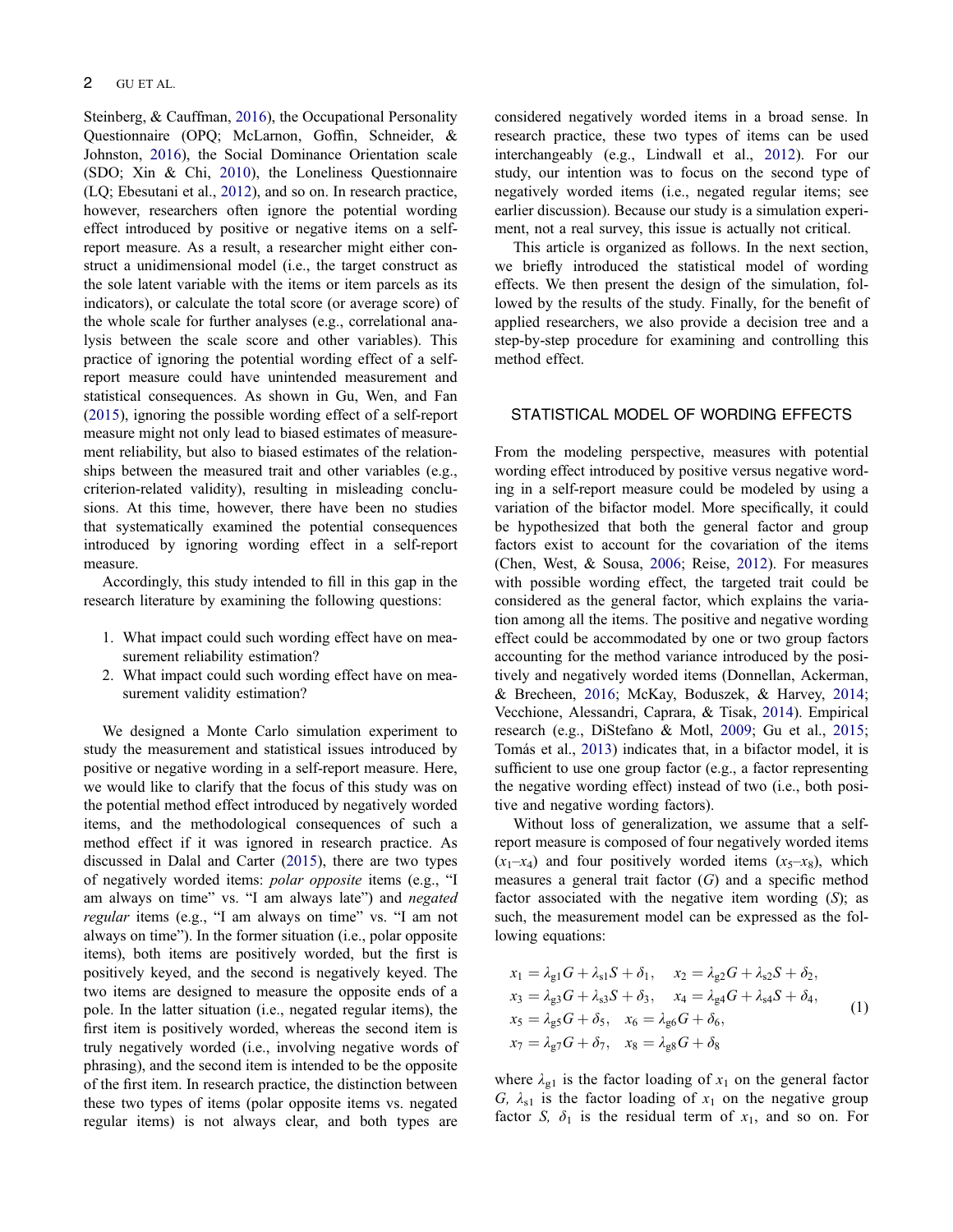identification of the latent variable model and easier interpretation, the general and group factors are also hypothesized to be orthogonal (Chen et al., 2006). Thus, the item variance can be decomposed into the variance explained by the general factor (trait variance), the variance explained by the group factor (method variance), and the residual variance (error variance). Two model-based reliability estimates could be defined. The homogeneity coefficient is the percentage of variance accounted for by the general factor (Revelle & Zinbarg, 2009), and the composite reliability (Brunner & Süb, 2005; Raykov & Grayson, 2003) is the percentage of variance accounted for by both the general and group factors (Bentler, 2009).

The homogeneity coefficient (also called coefficient omega hierarchical,  $\omega_H$ ) can be represented as:

$$
\omega_H = \frac{(\sum_{i=1}^8 \lambda_{gi})^2}{(\sum_{i=1}^8 \lambda_{gi})^2 + (\sum_{i=1}^4 \lambda_{si})^2 + \sum_{i=1}^8 \text{var}(\delta_i).}
$$
 (2)

The composite reliability (also called internal consistency reliability or coefficient omega,  $\omega$ ) can be expressed as

$$
\omega = \frac{\left(\sum_{i=1}^{8} \lambda_{gi}\right)^2 + \left(\sum_{i=1}^{4} \lambda_{si}\right)^2}{\left(\sum_{i=1}^{8} \lambda_{gi}\right)^2 + \left(\sum_{i=1}^{4} \lambda_{si}\right)^2 + \sum_{i=1}^{8} \text{var}(\delta_i)}
$$
(3)

Moreover, the explained common variance (ECV), which provides the estimate for the relative strength of the general to group factors, is defined as follows (Reise, 2012; Rodriguez, Reise, & Haviland, 2016):

$$
ECV = \frac{\sum_{i=1}^{8} \lambda_{gi}^2}{\sum_{i=1}^{8} \lambda_{gi}^2 + \sum_{i=1}^{4} \lambda_{si}^2}
$$
(4)

Generally speaking, the higher the ECV, the stronger the general factor relative to the group factor, thus the less contamination the wording effect has on a self-report measure.

#### DESIGN OF THE SIMULATION STUDY

This simulation study was designed to examine the impact that wording effect could have on the estimation of measurement reliability and validity, if the method factor of wording was ignored. Previous studies (e.g., Dahal & Carter, 2015; Gu et al., 2015) indicated that wording effect was primarily reflected by negatively worded items. For the analytical model to be simulated, we assumed that a selfreport measure was composed of both positively and negatively worded items. All items measured a general trait factor (*Trait*), and a specific method factor was associated with the negative-wording items (NWE). Moreover, for the purpose of assessing criterion-related validity, a criterion factor (*Criterion*) was specified and measured by three continuous and normally distributed indicators, and the loadings of the indicators on the criterion factor were 0.70. The basic simulated true model is shown in Figure 1 for easy understanding.

The simulation experiment had a  $4 \times 4 \times 2 \times 3$  factorial design with four design conditions. The four design conditions were fully crossed, creating 96 (4  $\times$  4  $\times$  2  $\times$  3 = 96) unique cell conditions. Within each of the 96 unique cell conditions, two models were fitted to each simulated sample



FIGURE 1 Simulated model. Note.  $P_1-P_6 =$  positively worded items;  $N_1-N_6 =$  negatively worded items; Trait = trait factor; NWE = factor for negative wording effect (method factor); Criterion = external criterion factor with three indicators  $(I_1-I_3)$ . In the simulation experiment, the misspecified model does not include the negative wording effect factor (the component as indicated by dashed lines). For the sake of simplicity, all indicators have residuals that are not shown in the graph.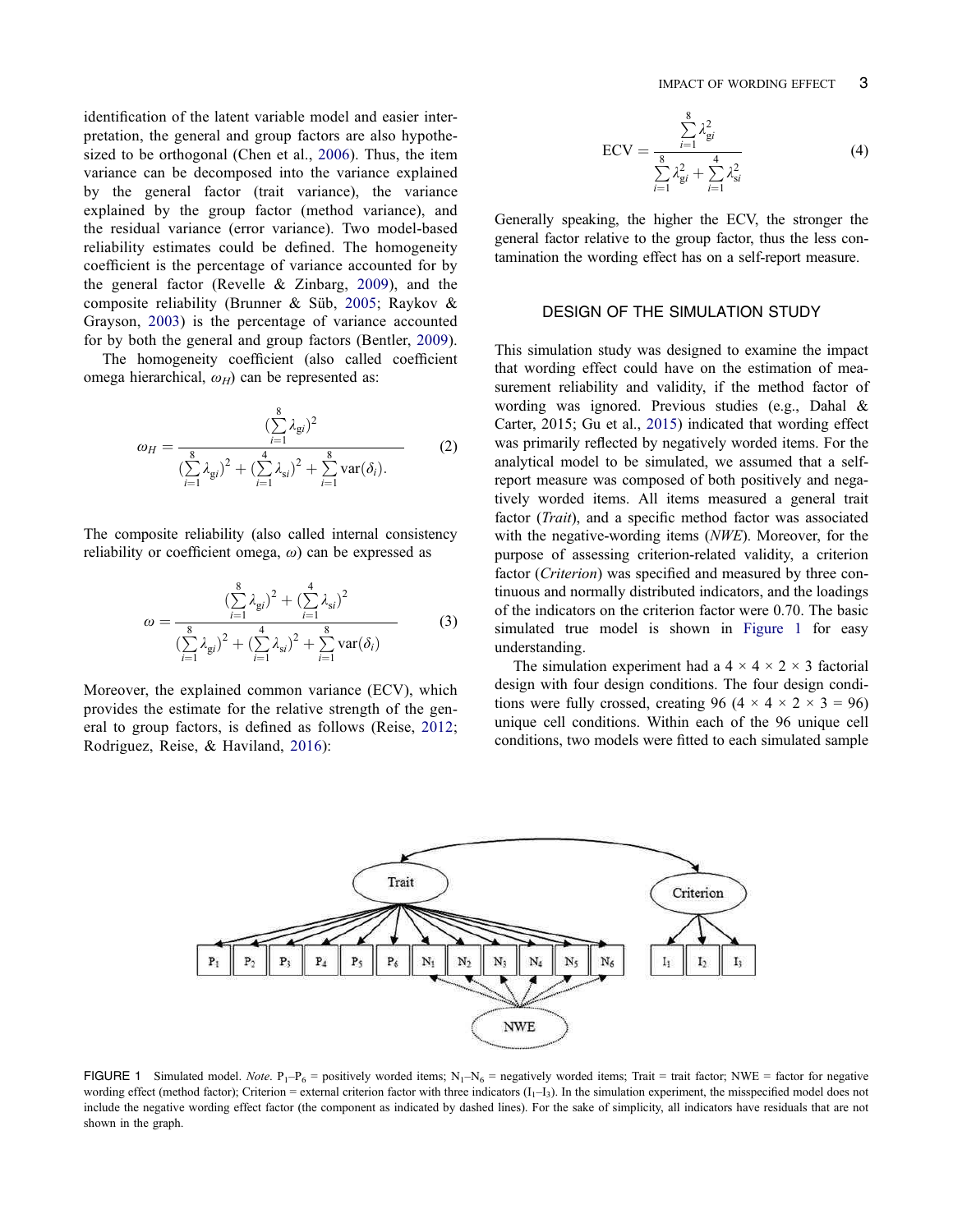| TABLE 1                                                       |
|---------------------------------------------------------------|
| Positive to Negative Items $(N_p:N_p)$ on the Simulated Self- |
| <b>Report Measure</b>                                         |

|                                 | Total Number of Items |      |  |
|---------------------------------|-----------------------|------|--|
| <i>Ratio of</i> $N_p$ and $N_n$ | 12                    | 18   |  |
| 1:1                             | 6:6                   | 9:9  |  |
| 2:1                             | 8:4                   | 12:6 |  |

data set, a true model (with negative wording effect correctly modeled) and a misspecified model (with negative wording effect ignored). The details of these design conditions and their levels are described next.

1. Numbers of positively and negatively worded items  $(N_p:N_n)$ . The number of items on the "self-report" measure was either 12 or 18, and the proportion of positively to negatively worded items was either 1:1 or 2:1, so four different combinations were used as shown in Table 1.

2. Item loadings on the general trait factor and specific method factor ( $\lambda_{\rm g}$ : $\lambda_{\rm s}$ ) were specified as having the following sets of population values:

- a. 0.6:0.6
- b. 0.6:0.3
- c. 0.3:0.6
- d. 0.3:0.3

3. The simulated population validity coefficient  $(\rho)$ between the self-report measure and the external criterion variable (factor) were (a) 0.4 and (b) 0, respectively.

4. Simulated sample size conditions were (a) 200, (b) 500, and (c) 1,000.

Within each unique design condition, 500 sample data sets were generated based on a set of specified population parameters. Each simulated sample data set was fitted to two models: (a) the bifactor model (the true model) including both the trait factor and the method factor (i.e., negative wording factor) as shown in Figure 1; and (b) the unidimensional model (the misspecified model, as shown in Figure 1 without the components of the dashed lines) that only has the trait factor without the method factor (i.e., negative wording effect factor).

The factor loadings and the number of positively and negatively worded items might both have an effect on the strength of the general trait factor relative to the method factor, so the ECV value was calculated based on these two factors (see Table 2). In light of Equations 2 and 3, true values of the homogeneity coefficient and composite reliability would be obtained in each treatment.

For each unique combination of the four design conditions (1–4 as just outlined), Mplus 6.11 was used to generate 500 sample data sets under the true model (see Figure 1, with all the components). For each sample data set generated under the true model, both the true model (i.e., bifactor measurement model with negative wording effect modeled) and the misspecified model (i.e., unidimensional measurement model with negative wording effect ignored) were fitted to the sample data. From both the fitted true and misspecified models, sample estimates of both the homogeneity coefficient  $(\omega_H)$  and composite reliability  $(\omega)$  were obtained. Because we were interested in whether the fit indexes could suggest the misspecified unidimensional model, comparative fit index (CFI) and root mean square error of approximation (RMSEA) were also reported. Finally, for criterion-related validity coefficient under both the true model (bifactor measurement model) and the misspecified model (unidimensional measurement model), the relationship between the trait factor of the "self-report" measure and the external factor representing the criterion was estimated for each sample replication.

## RESULTS

First, we removed the sample data sets that did not converge or converged on improper solutions (i.e., estimated variance term was negative). We then compared the true and misspecified models in terms of model goodness of fit. Finally, we examined the relative bias of reliability and validity estimates, power, and Type I error rates under both the bifactor (correct) and unidimensional (misspecified) models.

## Fully Proper Solutions

The proportion of samples with fully proper solutions for each cell of the design (the estimation procedure converged to a proper solution such that no estimated variance term was negative) is presented in Table 2. For all conditions, all analysis in the unidimensional model resulted in proper solutions. Within the framework of the bifactor model, except when  $N = 200$  and loadings on the general and specific factors are 0.3:0.3, the proportions of fully proper solutions were close to 100%. In evaluating goodness of fit and parameter estimates, only samples with fully proper solutions were considered.

#### Model Fit

As depicted in Table 2, the bifactor model performed much better than the unidimensional model in terms of model fit as indicated by the widely used model fit indexes (i.e., CFI, RMSEA). More specifically, the bifactor model fitted the data well in all the conditions, with CFI being greater than 0.95, and RMSEA being lower than 0.02. In contrast, the unidimensional model performed considerably worse in 13 out of 48 conditions (nearly one fourth), with CFI being lower than 0.90, RMSEA being far above 0.08, or both. Because model misspecification was intentional, poorer model fit for the misspecified unidimensional model was expected, and thus not surprising. Our major research interest was on the potential bias such a misspecified model would cause for reliability and validity estimates, as discussed later.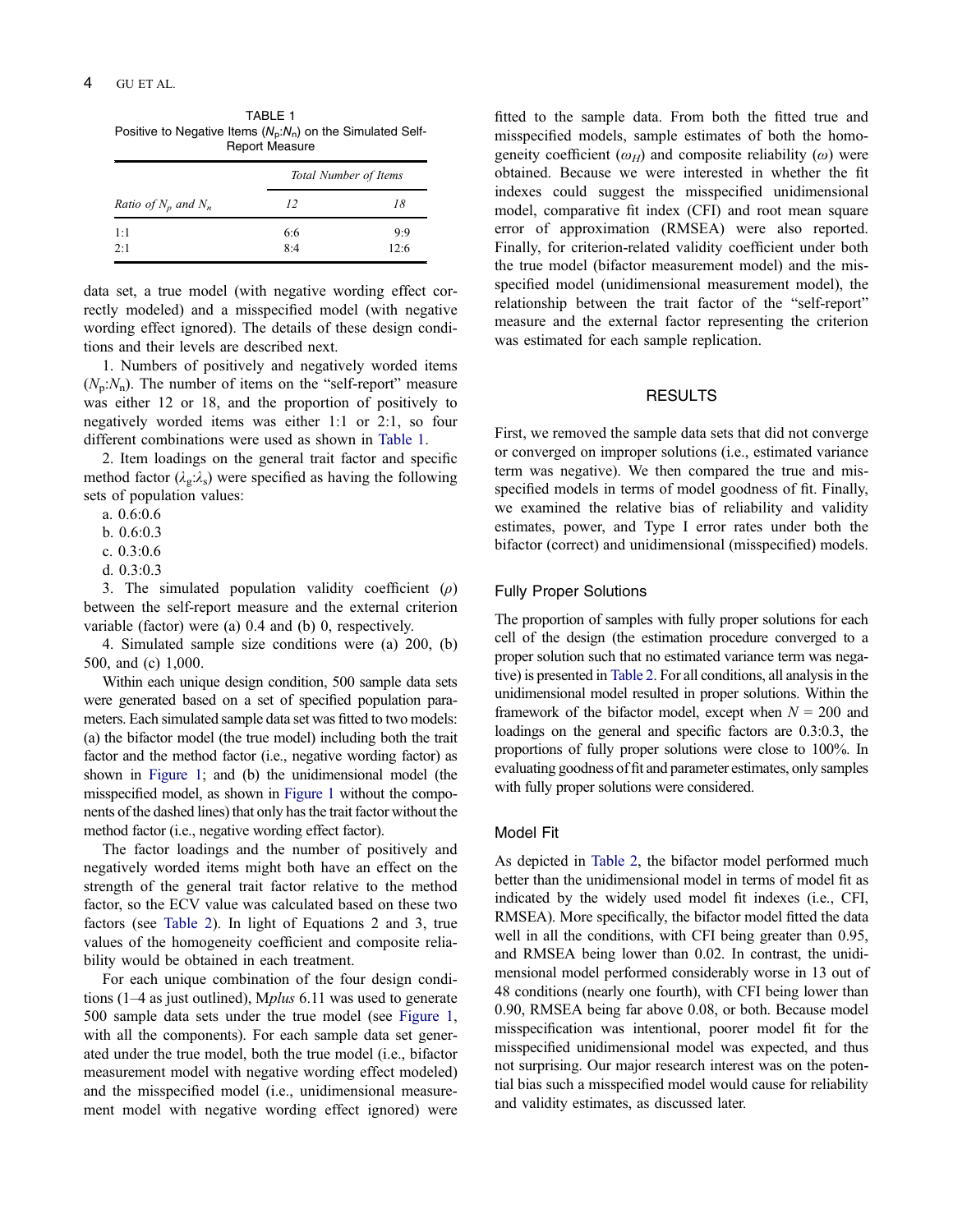TABLE 2 Percentage of Fully Proper Solutions and Goodness-of-Fit Indexes

|                  |                           |                                       |              | <b>Bifactor Model</b> |       |       | Unidimensional Model |                |       |
|------------------|---------------------------|---------------------------------------|--------------|-----------------------|-------|-------|----------------------|----------------|-------|
|                  |                           |                                       |              | % Fully               |       |       | % Fully              |                |       |
| $\boldsymbol{N}$ | $N_{\rm p}$ : $N_{\rm n}$ | $\lambda_{\rm g}$ : $\lambda_{\rm s}$ | ECV          | Proper                | RMSEA | CFI   | Proper               | <b>RMSEA</b>   | $CFI$ |
| 200              | 6:6                       | 0.6:0.3                               | 0.89         | 94.0                  | 0.015 | 0.994 | 100.0                | 0.032          | 0.980 |
|                  |                           | 0.6:0.6                               | 0.67         | 100.0                 | 0.016 | 0.996 | 100.0                | 0.090          | 0.930 |
|                  |                           | 0.3:0.3                               | 0.67         | 77.8                  | 0.012 | 0.971 | 100.0                | 0.021          | 0.932 |
|                  |                           | 0.3:0.6                               | 0.33         | 94.6                  | 0.014 | 0.989 | 100.0                | 0.034          | 0.959 |
|                  | 8:4                       | 0.6:0.3                               | 0.92         | 89.6                  | 0.015 | 0.993 | 100.0                | 0.030          | 0.980 |
|                  |                           | 0.6:0.6                               | 0.75         | 100.0                 | 0.016 | 0.995 | 100.0                | 0.107          | 0.874 |
|                  |                           | 0.3:0.3                               | 0.75         | 77.0                  | 0.015 | 0.952 | 100.0                | 0.022          | 0.912 |
|                  |                           | 0.3:0.6                               | 0.43         | 100.0                 | 0.015 | 0.980 | 100.0                | 0.044          | 0.900 |
|                  | 9:9                       | 0.6:0.3                               | 0.89         | 99.0                  | 0.015 | 0.992 | 100.0                | 0.033          | 0.973 |
|                  |                           | 0.6:0.6                               | 0.67         | 100.0                 | 0.016 | 0.995 | 100.0                | 0.082          | 0.917 |
|                  |                           | 0.3:0.3                               | 0.67         | 91.4                  | 0.013 | 0.963 | 100.0                | 0.022          | 0.921 |
|                  |                           | 0.3:0.6                               | 0.33         | 99.8                  | 0.014 | 0.987 | 100.0                | 0.034          | 0.951 |
|                  | 12:6                      | 0.6:0.3                               | 0.92         | 99.0                  | 0.015 | 0.991 | 100.0                | 0.031          | 0.975 |
|                  |                           | 0.6:0.6                               | 0.75         | 100.0                 | 0.016 | 0.994 | 100.0                | 0.093          | 0.864 |
|                  |                           | 0.3:0.3                               | 0.75         | 87.8                  | 0.013 | 0.951 | 100.0                | 0.022          | 0.905 |
|                  |                           | 0.3:0.6                               | 0.43         | 100.0                 | 0.015 | 0.978 | 100.0                | 0.042          | 0.889 |
| 500              | 6:6                       | 0.6:0.3                               | 0.89         | 100.0                 | 0.009 | 0.998 | 100.0                | 0.033          | 0.983 |
|                  |                           | 0.6:0.6                               | 0.67         | 100.0                 | 0.010 | 0.999 | 100.0                | 0.090          | 0.931 |
|                  |                           | 0.3:0.3                               | 0.67         | 100.0                 | 0.009 | 0.986 | 100.0                | 0.018          | 0.955 |
|                  |                           | 0.3:0.6                               | 0.33         | 100.0                 | 0.009 | 0.995 | 100.0                | 0.034          | 0.965 |
|                  | 8:4                       | 0.6:0.3                               | 0.92         | 100.0                 | 0.009 | 0.997 | 100.0                | 0.031          | 0.983 |
|                  |                           | 0.6:0.6                               | 0.75         | 100.0                 | 0.009 | 0.998 | 100.0                | 0.108          | 0.874 |
|                  |                           | 0.3:0.3                               | 0.75         | 100.0                 | 0.009 | 0.981 | 100.0                | 0.019          | 0.939 |
|                  |                           | 0.3:0.6                               | 0.43         | 100.0                 | 0.009 | 0.992 | 100.0                | 0.045          | 0.905 |
|                  | 9:9                       | 0.6:0.3                               | 0.89         | 100.0                 | 0.007 | 0.998 | 100.0                | 0.031          | 0.979 |
|                  |                           | 0.6:0.6                               | 0.67         | 100.0                 | 0.007 | 0.999 | 100.0                | 0.080          | 0.921 |
|                  |                           | 0.3:0.3                               | 0.67         | 99.2                  | 0.007 | 0.987 | 100.0                | 0.017          | 0.953 |
|                  |                           | 0.3:0.6                               | 0.33         | 100.0                 | 0.007 | 0.996 | 100.0                | 0.032          | 0.959 |
|                  | 12:6                      | 0.6:0.3                               | 0.92         | 100.0                 | 0.007 | 0.998 | 100.0                | 0.029          | 0.980 |
|                  |                           | 0.6:0.6                               | 0.75         | 100.0                 | 0.007 | 0.998 | 100.0                | 0.093          | 0.865 |
|                  |                           | 0.3:0.3                               | 0.75         | 98.8                  | 0.007 | 0.984 | 100.0                | 0.018          | 0.938 |
|                  |                           | 0.3:0.6                               | 0.43         | 100.0                 | 0.007 | 0.994 | 100.0                | 0.041          | 0.898 |
| 1,000            | 6:6                       | 0.6:0.3                               | 0.89         | 100.0                 | 0.006 | 0.999 | 100.0                | 0.033          | 0.984 |
|                  |                           | 0.6:0.6                               | 0.67         | 100.0                 | 0.006 | 0.999 | 100.0                | 0.091          | 0.931 |
|                  |                           | 0.3:0.3                               | 0.67         | 99.4                  | 0.006 | 0.994 | 100.0                | 0.018          | 0.963 |
|                  |                           | 0.3:0.6                               | 0.33         | 100.0                 | 0.006 | 0.998 | 100.0                | 0.035          | 0.966 |
|                  | 8:4                       | 0.6:0.3                               | 0.92         | 100.0                 | 0.006 | 0.999 | 100.0                | 0.031          | 0.984 |
|                  |                           | 0.6:0.6                               | 0.75         | 100.0                 | 0.006 | 0.999 | 100.0                | 0.107          | 0.875 |
|                  |                           | 0.3:0.3                               | 0.75         | 99.4                  | 0.006 | 0.991 | 100.0                | 0.019          | 0.947 |
|                  |                           | 0.3:0.6                               | 0.43         | 100.0                 | 0.006 | 0.997 | 100.0                | 0.045          | 0.908 |
|                  | 9:9                       |                                       | 0.89         | 100.0                 | 0.005 | 0.999 | $100.0\,$            |                | 0.979 |
|                  |                           | 0.6:0.3<br>0.6:0.6                    | 0.67         | 100.0                 | 0.005 | 0.999 | 100.0                | 0.031<br>0.080 | 0.921 |
|                  |                           | 0.3:0.3                               |              | 100.0                 | 0.005 | 0.994 |                      | 0.018          | 0.957 |
|                  |                           |                                       | 0.67         |                       | 0.005 | 0.998 | 100.0<br>100.0       | 0.032          | 0.960 |
|                  |                           | 0.3:0.6<br>0.6:0.3                    | 0.33<br>0.92 | 100.0<br>100.0        | 0.005 | 0.999 | 100.0                | 0.029          | 0.981 |
|                  | 12:6                      |                                       |              |                       |       |       |                      |                |       |
|                  |                           | 0.6:0.6                               | 0.75         | 100.0                 | 0.005 | 0.999 | 100.0                | 0.093          | 0.865 |
|                  |                           | 0.3:0.3                               | 0.75         | 100.0                 | 0.005 | 0.992 | 100.0                | 0.019          | 0.942 |
|                  |                           | 0.3:0.6                               | 0.43         | 100.0                 | 0.005 | 0.997 | 100.0                | 0.041          | 0.899 |

Note. ECV = explained common variance; % fully proper = percentage of solutions that converged to fully proper solutions (other results are based on fully proper solutions); RMSEA = root mean square error of approximation; CFI = comparative fit index.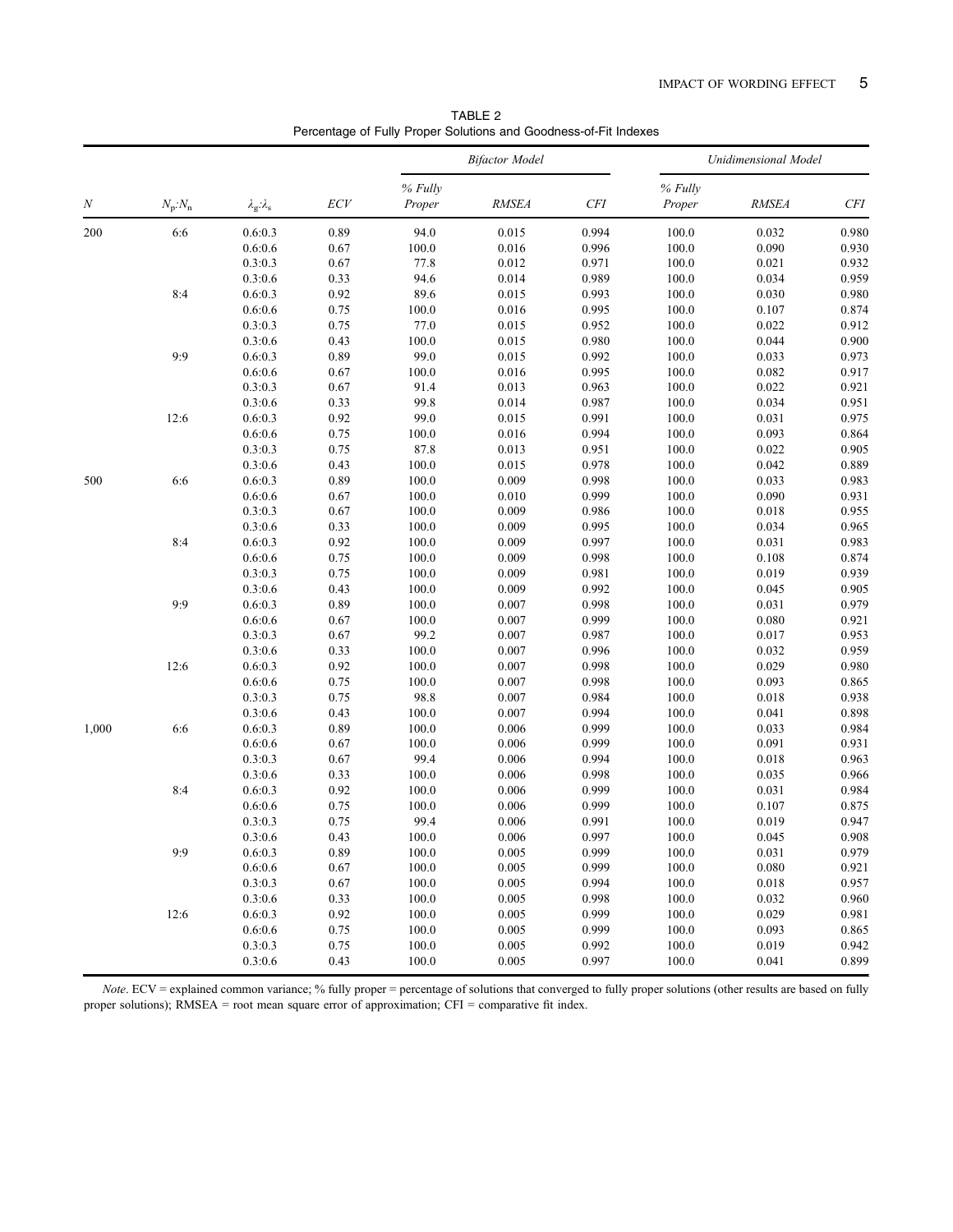# Relative Bias of Homogeneity Coefficient and Composite Reliability Estimates

The relative bias of estimation was calculated by subtracting the true value from the average of estimates and then dividing by the true value:

$$
Bias(\hat{\theta}) = \frac{\overline{\hat{\theta}} - \theta}{\theta},
$$
\n(5)

where  $\hat{\theta}$  represents the average of the parameter estimates in each condition and  $\theta$  is the population parameter. A relative bias (i.e.,  $Bias(\hat{\theta})$ ) less than 5% could be considered negligible (Hoogland & Boomsma, 1998), and bias less than 10% could be acceptable (Bandalos, 2002; Reise, Scheines, Widaman, & Haviland, 2013). Because reliability estimation was unrelated to the population validity coefficient value between the Trait factor and the Criterion factor, for presentation clarity and simplicity, in Table 3, we present the relative biases of the homogeneity coefficient and composite reliability for the condition of validity of 0.4.

The relative biases of homogeneity coefficient and composite reliability in the bifactor model were generally less than 5%. Moreover, there were only two cells for the homogeneity coefficient where the relative bias was greater than 5%, but less than 10%. In summary, the estimation of homogeneity coefficient and composite reliability in the bifactor model was accurate without noticeable bias.

As for the unidimensional model, all the relative biases of the homogeneity coefficient were positive, which indicated that the model overestimated the homogeneity of a self-report measure. For about 50% of conditions in Table 3, the relative bias of homogeneity coefficient was very substantial (e.g., considerably larger than 10%). The relative biases of the composite reliability were all negative, and their absolute values were slightly less than those in the bifactor model, but most of them were within 5%, which is generally considered negligible, as discussed earlier.

Sample size showed no observable effect on the relative bias of reliability estimation. As shown in Figure 2, the larger the ECV value, the less the relative bias of homogeneity coefficient in the unidimensional model when  $N = 200$ . With an ECV larger than 0.75, the relative bias was at acceptable levels.

#### Relative Bias of Validity Coefficient Estimation

The relative biases of validity estimation for the conditions of population validity of 0.4 are reported in Table 3. The relative bias of the validity estimates under the correct bifactor model was generally less than 5%. For the misspecified unidimensional model, all the relative biases of validity estimates were negative, indicating general underestimation for the validity coefficient when the wording effect was ignored. Sample size did not appear to have

any systematic effect on the relative bias of validity estimation. The larger the ECV value, the less the relative bias of validity coefficient in the misspecified unidimensional model when  $N = 200$  and  $\rho = 0.4$  (see Figure 2). With an ECV less than 0.75, the unidimensional model would severely underestimate the criterion-related validity. When the population validity was 0, the unidimensional model performed almost the same as the correct bifactor model, and the absolute bias was minimal for most of the conditions. (Due to space limitations, we do not present these biases in our tables.)

# Power and Type I Error Rate

We also evaluated the statistical power in statistically detecting the validity coefficient (when the population validity coefficient was nonzero) and the Type I error rate (when the population validity coefficient was zero) for both the correct bifactor model and the misspecified unidimensional model (see Table 4). As expected, statistical power increased with sample size. The bifactor model had higher levels of power than the unidimensional model, except when both the general and group factor loadings were 0.3. When the ECV value was less than 0.75, the levels of power of the bifactor model were much higher than those of the unidimensional model. Otherwise, the differences were negligible. Figure 3 showed that the ECV value had significant impact on the power levels of both models: The larger the ECV value, the higher the statistical power for detecting the validity coefficient.

The unidimensional model performed better than the bifactor model in terms of Type I error rates (see Table 4). In general, Type I error rate decreased as the sample size increased. For example, Type I error rates were all acceptable (less than 0.075 is acceptable according to the suggestion of Bradley, 1978; Wu, Wen, Marsh, & Hau, 2013) when  $N = 500$ , but those in the bifactor model were larger than 0.09 when  $N = 200$  and ECV was less than 0.67. Type I error rates from the unidimensional model were generally lower than those from the bifactor model, regardless of the ECV value (see Figure 4). The reason for this finding is unclear.

#### **DISCUSSION**

In social and psychological measurement, it has been a common practice to use either the correlated-trait and correlated-method (CTCM) model or the correlated-trait and correlated-uniqueness (CTCU) model to model the wording effect, and to determine whether the wording effect was a meaningful and stable response style, or simply meaningless response noise (Weijters et al., 2013). However, many important issues have been ignored, such as the impact of the wording effect on the reliability and validity of a self-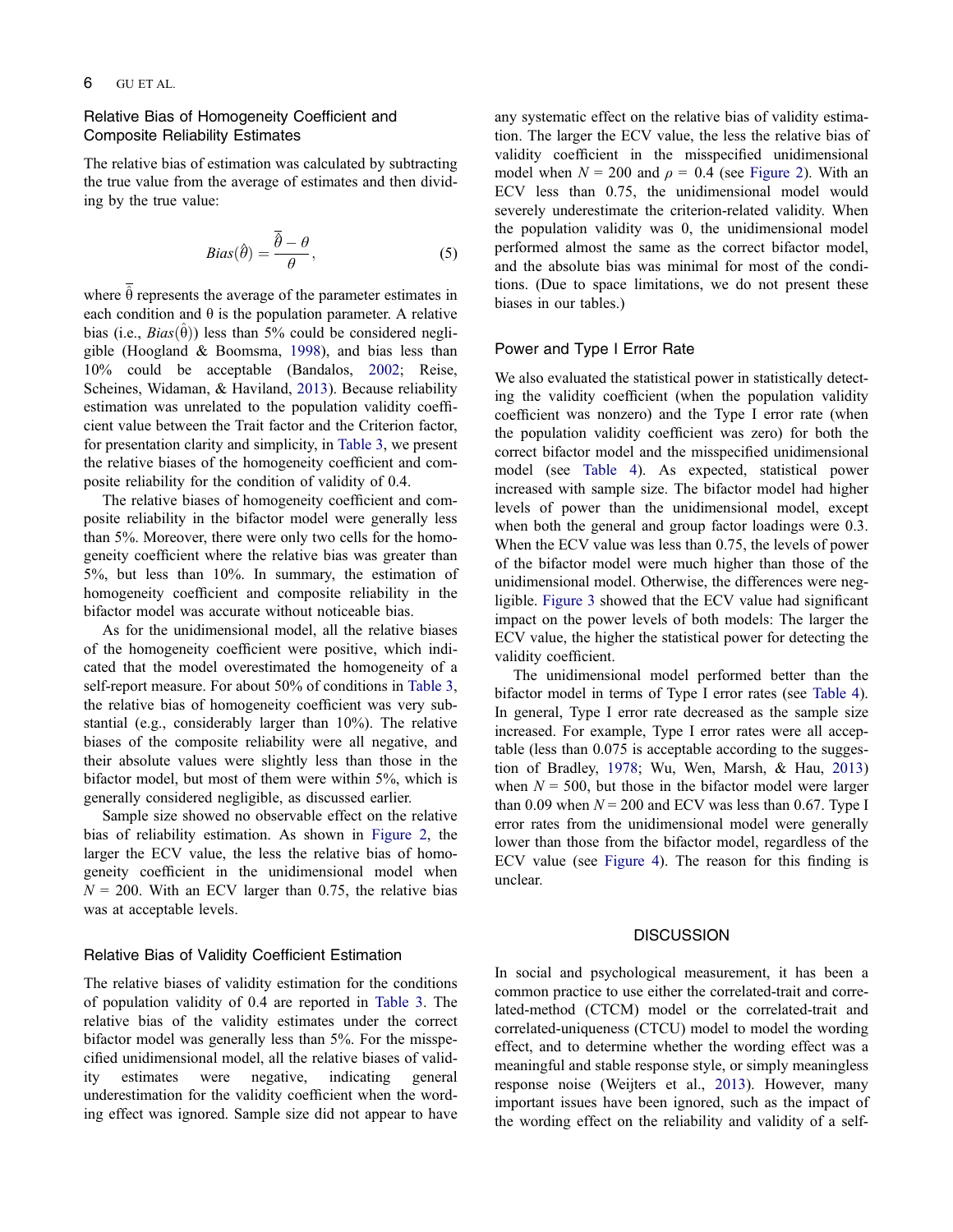TABLE 3 Relative Bias of Homogeneity Coefficient, Composite Reliability, and Validity

|       |                           |                                             |      |        | <b>Bifactor Model</b> |         | Unidimensional Model |        |         |
|-------|---------------------------|---------------------------------------------|------|--------|-----------------------|---------|----------------------|--------|---------|
| N     | $N_{\rm p}$ : $N_{\rm n}$ | $\lambda_{\rm g} \!\!:\!\! \lambda_{\rm s}$ | ECV  | Bias H | Bias C                | Bias V  | Bias H               | Bias C | Bias V  |
| 200   | 6:6                       | 0.6:0.3                                     | 0.89 | 0.1    | 0.0                   | 0.3     | 5.6                  | $-0.6$ | $-3.0$  |
|       |                           | 0.6:0.6                                     | 0.67 | 0.0    | $-0.1$                | 0.5     | 22.5                 | $-2.1$ | $-22.5$ |
|       |                           | 0.3:0.3                                     | 0.67 | 6.3    | 0.5                   | $-2.8$  | 29.7                 | $-2.5$ | $-14.5$ |
|       |                           | 0.3:0.6                                     | 0.33 | 1.9    | $-0.3$                | $-1.5$  | 92.5                 | $-3.6$ | $-50.3$ |
|       | 8:4                       | 0.6:0.3                                     | 0.92 | $-0.1$ | 0.1                   | 1.3     | 2.2                  | $-0.6$ | $-0.8$  |
|       |                           | 0.6:0.6                                     | 0.75 | $-0.1$ | 0.0                   | 0.3     | 8.1                  | $-2.7$ | $-15.3$ |
|       |                           | 0.3:0.3                                     | 0.75 | $-1.7$ | 0.2                   | $-0.8$  | 8.1                  | $-2.8$ | $-6.0$  |
|       |                           | 0.3:0.6                                     | 0.43 | $-0.7$ | $-0.3$                | $-0.5$  | 31.5                 | $-8.9$ | $-44.5$ |
|       | 9:9                       | 0.6:0.3                                     | 0.89 | 0.0    | 0.0                   | 0.0     | 5.8                  | $-0.4$ | $-3.3$  |
|       |                           | 0.6:0.6                                     | 0.67 | $-0.4$ | 0.0                   | 0.0     | 23.2                 | $-1.4$ | $-23.0$ |
|       |                           | 0.3:0.3                                     | 0.67 | 1.1    | $-0.3$                | $-1.8$  | 22.6                 | $-1.9$ | $-15.3$ |
|       |                           | 0.3:0.6                                     | 0.33 | $-0.5$ | $-0.2$                | $-1.8$  | 94.6                 | $-2.7$ | $-50.8$ |
|       | 12:6                      | 0.6:0.3                                     | 0.92 | 0.0    | 0.0                   | 0.0     | 2.4                  | $-0.4$ | $-1.3$  |
|       |                           | 0.6:0.6                                     | 0.75 | 0.1    | $-0.1$                | 0.3     | 9.2                  | $-1.8$ | $-15.8$ |
|       |                           | 0.3:0.3                                     | 0.75 | $-0.3$ | $-0.3$                | $-0.5$  | 8.9                  | $-2.1$ | $-6.8$  |
|       |                           | 0.3:0.6                                     | 0.43 | $-0.2$ | $-0.5$                | 0.0     | 34.4                 | $-7.0$ | $-44.5$ |
| 500   | 6:6                       | 0.6:0.3                                     | 0.89 | 0.1    | 0.0                   | 0.5     | 5.6                  | $-0.6$ | $-3.3$  |
|       |                           | 0.6:0.6                                     | 0.67 | 0.1    | $-0.1$                | 0.5     | 22.7                 | $-2.0$ | $-22.8$ |
|       |                           | 0.3:0.3                                     | 0.67 | $-1.3$ | 0.3                   | 0.0     | 30.1                 | $-2.1$ | $-15.3$ |
|       |                           | 0.3:0.6                                     | 0.33 | 0.5    | 0.0                   | 0.8     | 92.8                 | $-3.5$ | $-50.8$ |
|       | 8:4                       | 0.6:0.3                                     | 0.92 | 0.0    | 0.1                   | 0.5     | 2.2                  | $-0.6$ | $-1.0$  |
|       |                           | 0.6:0.6                                     | 0.75 | $-0.1$ | $0.0\,$               | 0.3     | 8.1                  | $-2.7$ | $-15.8$ |
|       |                           | 0.3:0.3                                     | 0.75 | $-0.6$ | 0.2                   | 1.0     | 8.7                  | $-2.3$ | $-6.8$  |
|       |                           | 0.3:0.6                                     | 0.43 | $-0.4$ | $-0.2$                | 0.5     | 31.5                 | $-8.9$ | $-45.8$ |
|       | 9:9                       | 0.6:0.3                                     | 0.89 | 0.0    | $0.0\,$               | 1.0     | 5.9                  | $-0.3$ | $-2.5$  |
|       |                           | 0.6:0.6                                     | 0.67 | $-0.1$ | 0.0                   | 1.0     | 23.4                 | $-1.3$ | $-22.0$ |
|       |                           | 0.3:0.3                                     | 0.67 | 0.5    | 0.0                   | 1.0     | 23.2                 | $-1.4$ | $-14.3$ |
|       |                           | 0.3:0.6                                     | 0.33 | 0.0    | 0.0                   | 1.3     | 95.1                 | $-2.5$ | $-49.8$ |
|       | 12:6                      | 0.6:0.3                                     | 0.92 | 0.0    | 0.0                   | 1.3     | 2.5                  | $-0.3$ | $-0.5$  |
|       |                           | 0.6:0.6                                     | 0.75 | 0.0    | $-0.1$                | 1.0     | 9.2                  | $-1.8$ | $-15.8$ |
|       |                           | 0.3:0.3                                     | 0.75 | 0.0    | $-0.1$                | 1.7     | 9.4                  | $-1.6$ | $-6.3$  |
|       |                           | 0.3:0.6                                     | 0.43 | $-0.2$ | $-0.3$                | 1.7     | 34.7                 | $-6.7$ | $-45.3$ |
| 1,000 | 6:6                       | 0.6:0.3                                     | 0.89 | 0.0    | $0.0\,$               | 0.0     | 5.6                  | $-0.6$ | $-3.8$  |
|       |                           | 0.6:0.6                                     | 0.67 | 0.0    | $-0.1$                | 0.0     | 22.7                 | $-2.0$ | $-23.5$ |
|       |                           | 0.3:0.3                                     | 0.67 | 6.8    | 0.0                   | 0.0     | 30.3                 | $-2.0$ | $-15.5$ |
|       |                           | 0.3:0.6                                     | 0.33 | 0.0    | 0.0                   | 0.0     | 92.8                 | $-3.5$ | $-51.3$ |
|       | 8:4                       | 0.6:0.3                                     | 0.92 | 0.0    | 0.0                   | $-0.2$  | 2.3                  | $-0.5$ | $-1.5$  |
|       |                           | 0.6:0.6                                     | 0.75 | $-0.1$ | 0.0                   | $-0.2$  | 8.1                  | $-2.7$ | $-16.5$ |
|       |                           | 0.3:0.3                                     | 0.75 | $-0.2$ | 0.0                   | $0.0\,$ | 8.7                  | $-2.3$ | $-7.3$  |
|       |                           | 0.3:0.6                                     | 0.43 | $-0.4$ | 0.0                   | $-0.2$  | 31.7                 | $-8.7$ | $-46.0$ |
|       | 9:9                       | 0.6:0.3                                     | 0.89 | 0.0    | 0.0                   | 0.3     | 5.9                  | $-0.3$ | $-3.3$  |
|       |                           | 0.6:0.6                                     | 0.67 | $-0.1$ | 0.0                   | 0.3     | 23.4                 | $-1.3$ | $-22.5$ |
|       |                           | 0.3:0.3                                     | 0.67 | 0.0    | 0.0                   | 0.8     | 23.2                 | $-1.4$ | $-15.0$ |
|       |                           | 0.3:0.6                                     | 0.33 | 0.0    | 0.0                   | 0.8     | 95.1                 | $-2.5$ | $-50.0$ |
|       | 12:6                      | 0.6:0.3                                     | 0.92 | 0.0    | 0.0                   | 0.5     | 2.5                  | $-0.3$ | $-1.0$  |
|       |                           | 0.6:0.6                                     | 0.75 | 0.0    | $-0.1$                | 0.5     | 9.2                  | $-1.8$ | $-16.0$ |
|       |                           | 0.3:0.3                                     | 0.75 | 0.2    | $-0.1$                | 0.8     | 9.6                  | $-1.5$ | $-6.8$  |
|       |                           | 0.3:0.6                                     | 0.43 | 0.0    | $-0.1$                | 0.8     | 34.7                 | $-6.7$ | $-45.3$ |

Note. ECV = explained common variance; Bias  $H =$  relative bias of homogeneity coefficient; Bias  $C =$  relative bias of composite reliability; Bias\_ $V$  = relative bias of validity.

report measure. Methodologically, the bifactor model is a special case of the CTCM model: When there is only one trait factor, the CTCM model would be equivalent to the bifactor model. From Equation 3, it is easy to see that the method effect of negative wording would be confounded with the random measurement error if correlated uniquenesses were used to represent the method effect, and that the internal consistency reliability would be significantly underestimated. Moreover, method factors explicitly estimate construct-irrelevant sources of variance, whereas correlated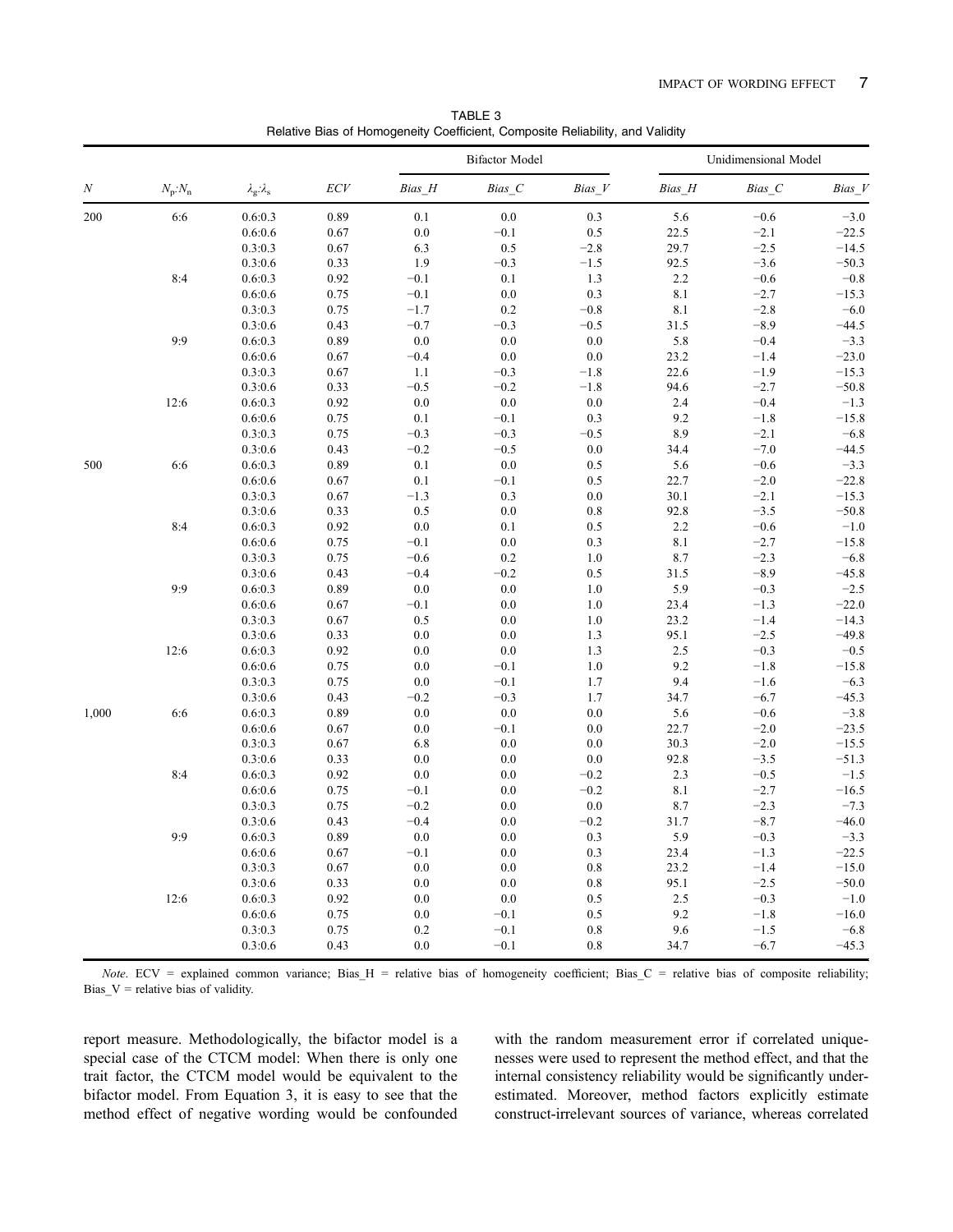

FIGURE 2 The impacts of the explained common variance (ECV) on the homogeneity coefficient, composite reliability, and criterion-related validity of the unidimensional model ( $N = 200$ ).

uniquenesses simply partial them out, thus bringing no new information to the model (Morin, Arens, & Marsh, 2016; Schweizer, 2012). Because of this, it would be inappropriate to use CTCU models to control the wording effect statistically.

In this study, we examined the impact of the method effect associated with the item wording on the reliability and validity estimates of a self-report measure under different conditions. Results showed that ignoring the wording effect in modeling had little impact on the composite reliability (e.g., the relative biases were less than 5% in general), but would lead to severe overestimation of the homogeneity coefficient (e.g., the relative biases could be substantial, and even as high as 95%). Because the homogeneity coefficient reflects the degree to which the total score is interpretable as a measure of a single common factor (Reise, 2012; Rodriguez et al., 2016), a very low homogeneity coefficient would suggest that scoring and reporting the total score (or average score) of the whole scale would be methodologically questionable. Thus, overestimation of the homogeneity coefficient would mislead researchers to calculate and use the total score of a whole scale for further analyses (e.g., the analysis of mediation and moderation effects involving the total scale score). For the issue of the wording effect on validity coefficient estimation, under certain conditions, ignoring the wording effect would severely underestimate the correlations between the trait variable and an external criterion variable (e.g., relative biases up to 50%), which would lead to increased Type II error rates.

The study also showed that the relative biases of homogeneity coefficient and criterion-related validity coefficient were negatively correlated with the strength of the general trait factor (i.e., ECV); that is, the larger the ECV value, the less impact the wording effect would have on a self-report measure. The ECV was determined by the factor loadings on the general and group factors, and the number of positively and negatively worded items. For a specific balanced

TABLE 4 Power and Type I Error Rate

|       |                           |                                       |            |       | <b>Bifactor Model</b> | Unidimensional Model |                      |  |
|-------|---------------------------|---------------------------------------|------------|-------|-----------------------|----------------------|----------------------|--|
| N     | $N_{\rm p}$ : $N_{\rm n}$ | $\lambda_{\rm g}$ : $\lambda_{\rm s}$ | <b>ECV</b> | Power | Type I<br>Error Rate  | Power                | Type I<br>Error Rate |  |
| 200   | 6:6                       | 0.6:0.3                               | 0.89       | 0.994 | 0.080                 | 0.996                | 0.064                |  |
|       |                           | 0.6:0.6                               | 0.67       | 0.996 | 0.068                 | 0.968                | 0.066                |  |
|       |                           | 0.3:0.3                               | 0.67       | 0.850 | 0.094                 | 0.902                | 0.070                |  |
|       |                           | 0.3:0.6                               | 0.33       | 0.812 | 0.098                 | 0.624                | 0.064                |  |
|       | 8:4                       | 0.6:0.3                               | 0.92       | 0.993 | 0.065                 | 0.998                | 0.056                |  |
|       |                           | 0.6:0.6                               | 0.75       | 0.998 | 0.070                 | 0.982                | 0.056                |  |
|       |                           | 0.3:0.3                               | 0.75       | 0.891 | 0.083                 | 0.936                | 0.082                |  |
|       |                           | 0.3:0.6                               | 0.43       | 0.870 | 0.096                 | 0.660                | 0.064                |  |
|       | 9:9                       | 0.6:0.3                               | 0.89       | 0.994 | 0.062                 | 0.996                | 0.050                |  |
|       |                           | 0.6:0.6                               | 0.67       | 0.994 | 0.060                 | 0.964                | 0.064                |  |
|       |                           | 0.3:0.3                               | 0.67       | 0.920 | 0.084                 | 0.948                | 0.058                |  |
|       |                           | 0.3:0.6                               | 0.33       | 0.908 | 0.082                 | 0.622                | 0.052                |  |
|       | 12:6                      | 0.6:0.3                               | 0.92       | 0.994 | 0.059                 | 0.996                | 0.054                |  |
|       |                           | 0.6:0.6                               | 0.75       | 0.994 | 0.060                 | 0.984                | 0.050                |  |
|       |                           | 0.3:0.3                               | 0.75       | 0.952 | 0.078                 | 0.972                | 0.054                |  |
|       |                           | 0.3:0.6                               | 0.43       | 0.940 | 0.074                 | 0.722                | 0.038                |  |
| 500   | 6:6                       | 0.6:0.3                               | 0.89       | 1.000 | 0.054                 | 1.000                | 0.048                |  |
|       |                           | 0.6:0.6                               | 0.67       | 1.000 | 0.056                 | 1.000                | 0.048                |  |
|       |                           | 0.3:0.3                               | 0.67       | 0.998 | 0.056                 | 1.000                | 0.046                |  |
|       |                           | 0.3:0.6                               | 0.33       | 0.998 | 0.046                 | 0.944                | 0.064                |  |
|       | 8:4                       | 0.6:0.3                               | 0.92       | 1.000 | 0.047                 | 1.000                | 0.048                |  |
|       |                           | 0.6:0.6                               | 0.75       | 1.000 | 0.048                 | 1.000                | 0.048                |  |
|       |                           | 0.3:0.3                               | 0.75       | 0.998 | 0.063                 | 1.000                | 0.068                |  |
|       |                           | 0.3:0.6                               | 0.43       | 1.000 | 0.052                 | 0.954                | 0.058                |  |
|       | 9:9                       | 0.6:0.3                               | 0.89       | 1.000 | 0.050                 | 1.000                | 0.058                |  |
|       |                           | 0.6:0.6                               | 0.67       | 1.000 | 0.054                 | 1.000                | 0.050                |  |
|       |                           | 0.3:0.3                               | 0.67       | 1.000 | 0.046                 | 1.000                | 0.034                |  |
|       |                           | 0.3:0.6                               | 0.33       | 1.000 | 0.030                 | 0.968                | 0.046                |  |
|       | 12:6                      | 0.6:0.3                               | 0.92       | 1.000 | 0.060                 | 1.000                | 0.048                |  |
|       |                           | 0.6:0.6                               | 0.75       | 1.000 | 0.060                 | 1.000                | 0.042                |  |
|       |                           | 0.3:0.3                               | 0.75       | 1.000 | 0.044                 | 1.000                | 0.042                |  |
|       |                           | 0.3:0.6                               | 0.43       | 1.000 | 0.044                 | 0.974                | 0.036                |  |
| 1,000 | 6:6                       | 0.6:0.3                               | 0.89       | 1.000 | 0.050                 | 1.000                | 0.046                |  |
|       |                           | 0.6:0.6                               | 0.67       | 1.000 | 0.048                 | 1.000                | 0.062                |  |
|       |                           | 0.3:0.3                               | 0.67       | 1.000 | 0.064                 | 1.000                | 0.058                |  |
|       |                           | 0.3:0.6                               | 0.33       | 1.000 | 0.062                 | 0.998                | 0.052                |  |
|       | 8:4                       | 0.6:0.3                               | 0.92       | 1.000 | 0.058                 | 1.000                | 0.054                |  |
|       |                           | 0.6:0.6                               | 0.75       | 1.000 | 0.056                 | 1.000                | 0.042                |  |
|       |                           | 0.3:0.3                               | 0.75       | 1.000 | 0.064                 | 1.000                | 0.060                |  |
|       |                           | $0.3:0.6$ 0.43                        |            | 1.000 | 0.054                 | 1.000                | 0.050                |  |
|       | 9:9                       | 0.6:0.3                               | 0.89       | 1.000 | 0.042                 | 1.000                | 0.036                |  |
|       |                           | 0.6:0.6                               | 0.67       | 1.000 | 0.042                 | 1.000                | 0.036                |  |
|       |                           | 0.3:0.3                               | 0.67       | 1.000 | 0.048                 | 1.000                | 0.046                |  |
|       |                           | 0.3:0.6                               | 0.33       | 1.000 | 0.044                 | 1.000                | 0.052                |  |
|       | 12:6                      | 0.6:0.3                               | 0.92       | 1.000 | 0.038                 | 1.000                | 0.032                |  |
|       |                           | 0.6:0.6                               | 0.75       | 1.000 | 0.038                 | 1.000                | 0.030                |  |
|       |                           | 0.3:0.3                               | 0.75       | 1.000 | 0.038                 | 1.000                | 0.042                |  |
|       |                           | 0.3:0.6                               | 0.43       | 1.000 | 0.040                 | 0.998                | 0.050                |  |
|       |                           |                                       |            |       |                       |                      |                      |  |

Note. ECV = explained common variance.

scale, researchers could roughly evaluate the strength of the wording effect by comparing the item loadings on the general and group factors. If the negatively worded items' loadings on the general trait factor were far larger than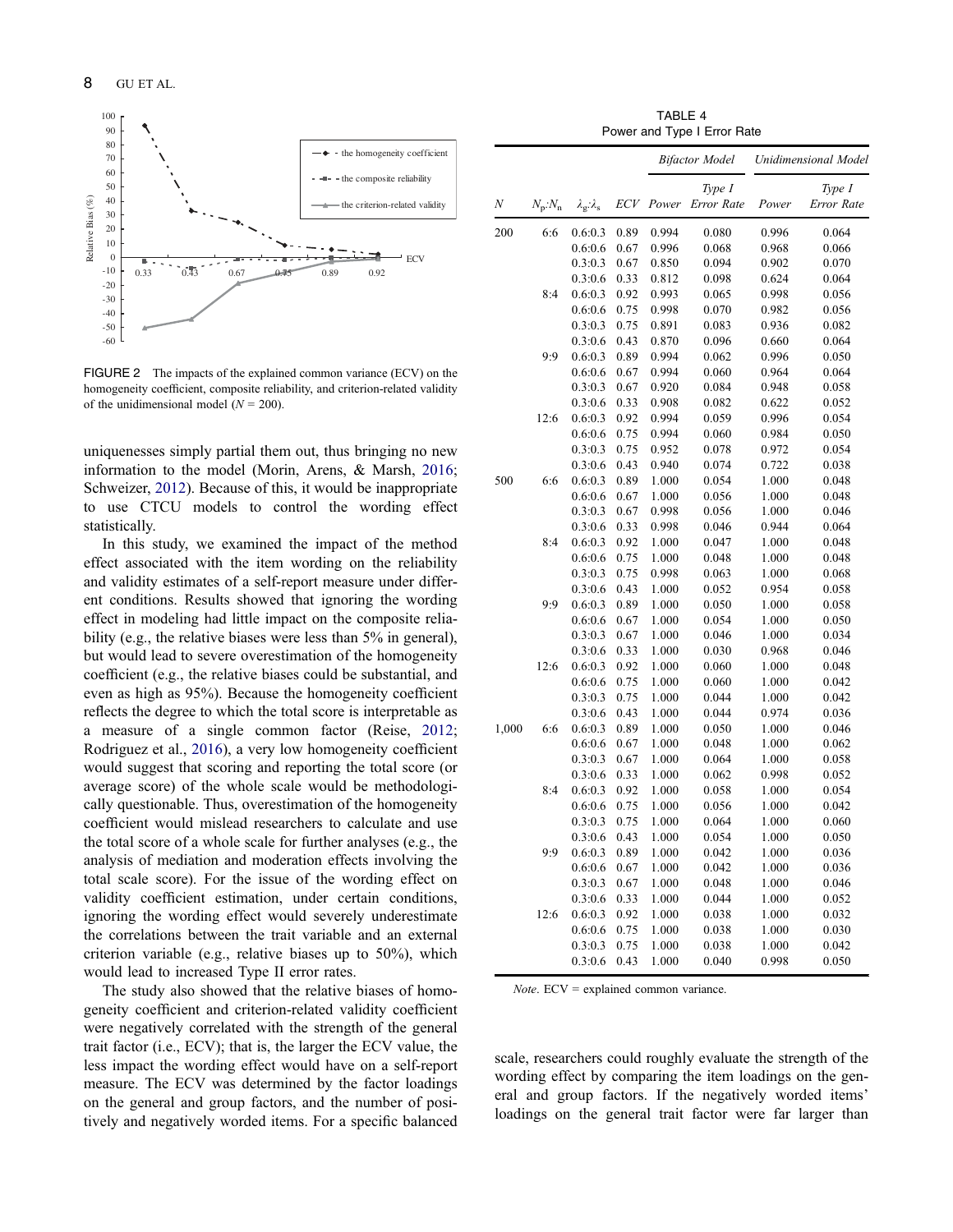

FIGURE 3 The impacts of the explained common variance (ECV) on the power levels of the unidimensional model and the bifactor model ( $\rho = 0.4$ ,  $N = 200$ ).



FIGURE 4 The impacts of the explained common variance (ECV) on the Type I error rates of the unidimensional model and the bifactor model  $(\rho = 0, N = 200).$ 

those on the specific method factor, it would suggest that the negative wording effect could be sufficiently small to be negligible. Otherwise, it would be necessary to include the wording effect as a group factor in the model to obtain unbiased estimates. As noted by Stucky and Edelen (2014), ECV can also be computed at the item level to identify the percentage of item common variance attributable to a general dimension (I-ECV). The negatively worded items with I-ECV values above .80 or .85 should be retained for further analysis.

Because of the additional complexity of the bifactor model relative to the unidimensional model, many applied researchers might prefer to use the unidimensional model for a measure, even though the measure includes both positively and negatively worded items, and they might rely on model fit indexes to inform them about the appropriateness of the unidimensional model. In this situation, however, the information from the commonly used model fit

indexes could be misleading. As shown and discussed earlier, under certain conditions (e.g., the ECV value was 0.33), the unidimensional model could fit the data well, with CFI being far above 0.90 and RMSEA being lower than 0.05, but the relative bias of the homogeneity coefficient could still be very large (e.g., up to 95%).

In this study, the simulation model only had one trait factor. If the target construct consists of several related dimensions, and there might be a hybrid of specific domain and method factors representing the group factors, the total covariance among the items can be accounted for by (a) a general factor underlying all the items, (b) a set of group factors where variance over and above the general factor is shared among subsets of items presumed to be highly similar in content, and (c) a group factor accounting for the method variance introduced by the negatively worded items (Gignac, 2010; Gignac, Palmer, & Stough, 2007; Gu, Wen, & Fan, 2017; Paiva-Salisbury et al., 2016). In this case, the ECV could be interpreted as the strength of trait factors (including both the general and specific trait factors) relative to method factors, and it is still reasonable to evaluate the impact of the wording effect based on the magnitude of ECV values.

# SUGGESTIONS AND CONCLUDING REMARKS

Should researchers always control for the method effect associated with the item wording? The practice of ignoring the wording effect might overestimate the homogeneity coefficient and underestimate the criterion-related validity, and the degree of such estimation bias is negatively correlated with the ECV. The larger the ECV is, the smaller the bias will be for the reliability and validity estimates.

To facilitate researchers in making appropriate analytical decisions, we provide a decision tree (Figure 5) and the step-by-step procedure for examining and controlling for the wording effect in research. First, researchers who use self-report scales with both positively and negatively worded items should consider the wording effect and fit a bifactor model to the data. Second, the strength of the general trait factor relative to the specific method factor (i.e., the ECV) should be evaluated and reported. If the ECV value is large enough (e.g.,  $> .75$ ), researchers could ignore the impact of the wording effect and fit a unidimensional trait model. Otherwise, researchers should control for wording effect statistically and use the bifactor model for further analyses. On the other hand, researchers might consider reducing the use of negative-wording items, and find ways (e.g., to revise or construct items with stronger loadings on the trait; to select items with I-ECV values above .80) to enhance the dominance of the general trait factor. Third, the homogeneity coefficient (also called coefficient omega hierarchical,  $\omega_H$ ) should be reported based on the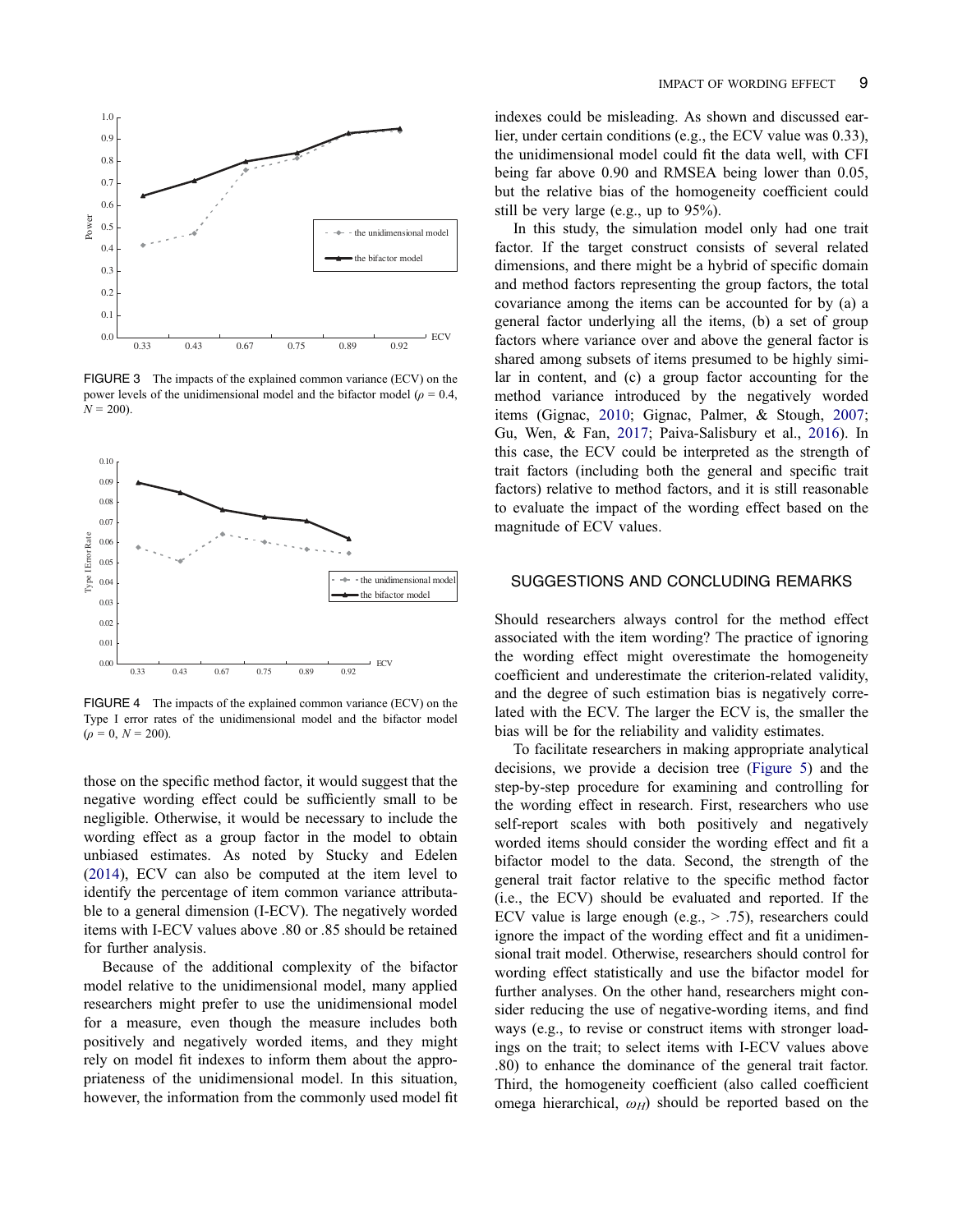

FIGURE 5 Decision tree for the examination and control of wording effect. Note. ECV = explained common variance.

unidimensional trait model. If  $\omega_H$  is large enough, it is reasonable to consider the total score as an estimate of the construct of interest.

# FUNDING

This research was funded by grants from the National Natural Science Foundation of China (31271116, 31400909).

## **REFERENCES**

- Alessandri, G., Vecchione, M., Fagnani, C., Bentler, P. M., Barbaranelli, C., Medda, E., … Caprara, G. V. (2010). Much more than model fitting? Evidence for the heritability of method effect associated with positively worded items of the Life Orientation Test Revised. Structural Equation Modeling, 17, 642–653. doi:10.1080/10705511.2010.510064
- Bandalos, D. L. (2002). The effects of item parceling on goodness-of-fit and parameter estimate bias in structural equation modeling. Structural Equation Modeling, 9, 78–102. doi:10.1207/S15328007SEM0901\_5
- Bentler, P. M. (2009). Alpha, dimension-free, and model-based internal consistency reliability. Psychometrika, 74, 137–143. doi:10.1007/ s11336-008-9100-1
- Bradley, J. V. (1978). Robustness? British Journal of Mathematical and Statistical Psychology, 31, 144–152. doi:10.1111/bmsp.1978.31.issue-2
- Brunner, M., & Süb, H.-M. (2005). Analyzing the reliability of multidimensional measures: An example from intelligence research. Educational and Psychological Measurement, 65, 227–240. doi:10.1177/0013164404268669
- Chen, F. F., West, S. G., & Sousa, K. H. (2006). A comparison of bifactor and second-order models of quality of life. Multivariate Behavioral Research, 41, 189–225. doi:10.1207/s15327906mbr4102\_5
- Dalal, D. K., & Carter, N. T. (2015). Negatively worded items negatively impact survey research. In C. E. Lance & R. J. Vandenberg (Eds.), More statistical and methodological myths and urban legends (pp. 112–132). New York, NY: Routledge.
- DiStefano, C., & Motl, R. W. (2006). Further investigating method effects associated with negatively worded items on self-report surveys. Structural Equation Modeling, 13, 440–464. doi:10.1207/ s15328007sem1303\_6
- DiStefano, C., & Motl, R. W. (2009). Personality correlates of method effects due to negatively worded items on the Rosenberg Self-Esteem Scale. Personality and Individual Differences, 46, 309–313. doi:10.1016/ j.paid.2008.10.020
- Donnellan, M. B., Ackerman, R. A., & Brecheen, C. (2016). Extending structural analyses of the Rosenberg Self-Esteem Scale to consider criterion-related validity: Can composite self-esteem scores be good enough? Journal of Personality Assessment, 98, 169–177. doi:10.1080/ 00223891.2015.1058268
- Ebesutani, C., Drescher, C. F., Reise, S. P., Heiden, L., Hight, T. L., & Young, J. (2012). The importance of modeling method effects: Resolving the (uni)dimensionality of the Loneliness Questionnaire. Journal of Personality Assessment, 94, 186–195. doi:10.1080/ 00223891.2011.627967
- Gana, K., Saada, Y., Bailly, N., Joulain, M., Hervé, C., & Alaphilippe, D. (2013). Longitudinal factorial invariance of the Rosenberg Self-Esteem Scale: Determining the nature of method effects due to item wording. Journal of Research in Personality, 47, 406–416. doi:10.1016/j. jrp.2013.03.011
- Gignac, G. (2010). Seven-factor model of emotional intelligence as measured by Genos EI. European Journal of Psychological Assessment, 26, 309–316. doi:10.1027/1015-5759/a000041